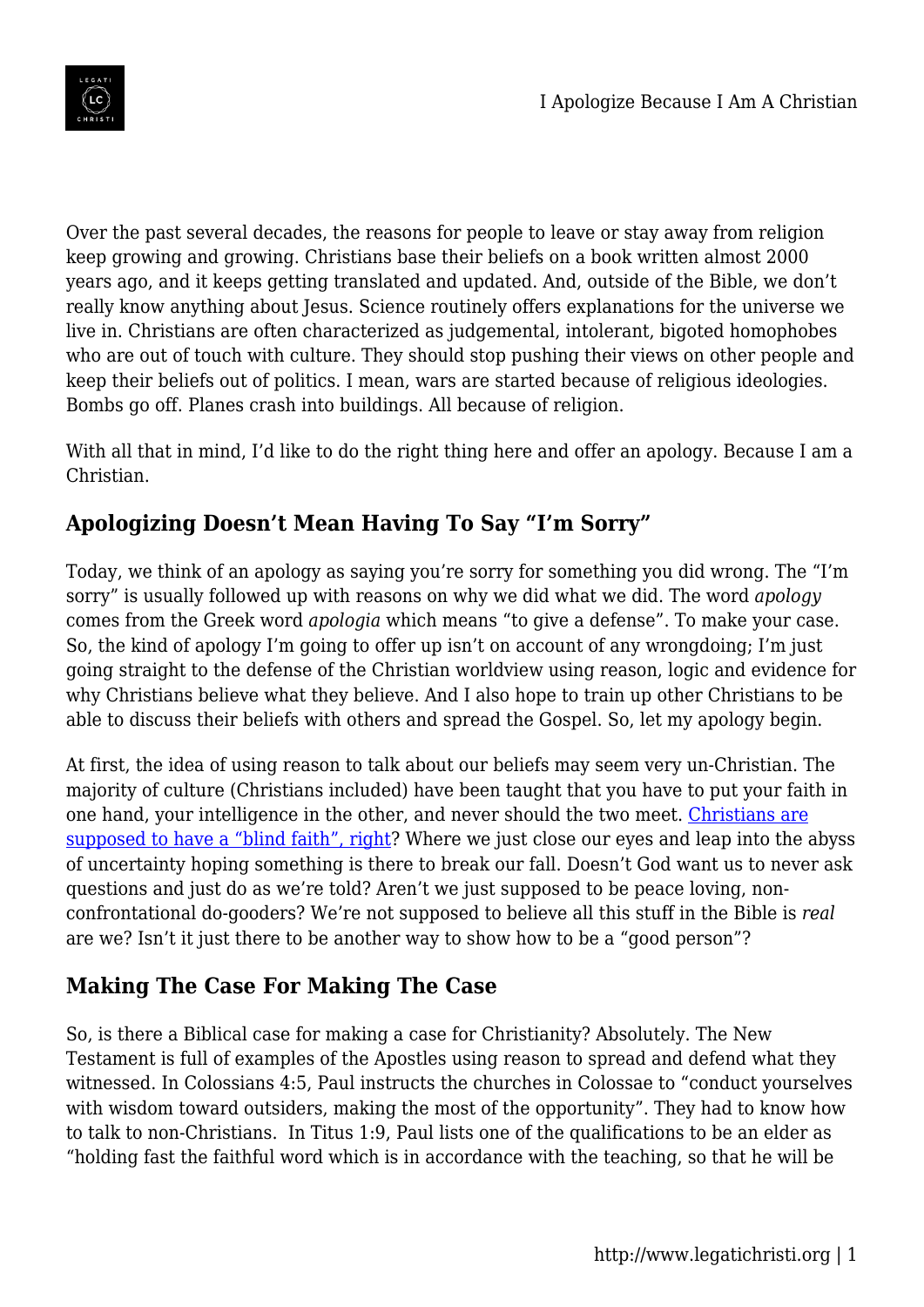

able both to exhort in sound doctrine and to refute those who contradict". We need to know what we believe so we can tell others about our worldview, be able to correct those who get it wrong, and defend our position when it comes under attack.

Then, there's the book of Acts. I love Acts. You want to see how to spread the Gospel? Read Acts. You want to see apologetics in action? It's all over the place in Acts. In Acts 6:8-10, Stephen is confronted by many factions in Jerusalem. And they began to argue with him. "But they could not stand up against the wisdom the Spirit gave him as he spoke." They tried to argue him down in public, but his ability to defend what he believed was so good, the only way they could get him out of the picture was to spread lies and plot against him.

While not considered an apologist in the classical sense, Paul gives us many examples of using reason and argumentation to defend the Gospel and help spread the Word. One of the classic examples of this is in Acts 17:17-31. Paul is in Athens. He spends his days reasoning with Jews in the synagogues, and in the marketplace with whoever happens to be around. He's giving arguments and trying to convince people that Jesus was the Messiah. We are told he is even talking with Epicurean and Stoic philosophers. Philosophers argue. All day. So, Paul was arguing with them on the truth of the Gospel. Finally, Paul is standing before the Greek council of elders (the Areopagus) and makes the case for the Christian God based on their concept of the Unknown God that they have reasoned out and the words of their own poets saying as much.

After Paul leaves Athens, he keeps at it in Corinth. Acts 18:4 says "And he was reasoning in the synagogue every Sabbath and trying to persuade Jews and Greeks." Later, Paul is in Ephesus. He continues spreading the Gospel using reason for 3 months in the synagogue, trying to persuade the Jews. Eventually, some of the people get mad, so he left and went to a place where the locals would meet up and debate various topics in their leisure (the hall of Tyrannus). (see Acts 19:8-10)

Another example is Paul in Rome (Acts 28:17-31). He's been sent to Rome to be put on trial by the Jewish leaders in Jerusalem. The Roman Jews hadn't heard anything bad about him but they had heard people "talking against this sect" (Christianity) and wanted to hear what he had to say. So, they gathered and he tried to "persuade them about Jesus".

These accounts may drum up images of guys standing around in amphitheaters, wearing robes, with flowing white beards and shaking their fists at each other. It all appears very scholarly. To be able to give a defense does require a little extra work on our part. Being able to do this, though, is not a role meant solely for the academics. Every believer is told they need to be able to make a case. A verse many people cite as the basis for us to do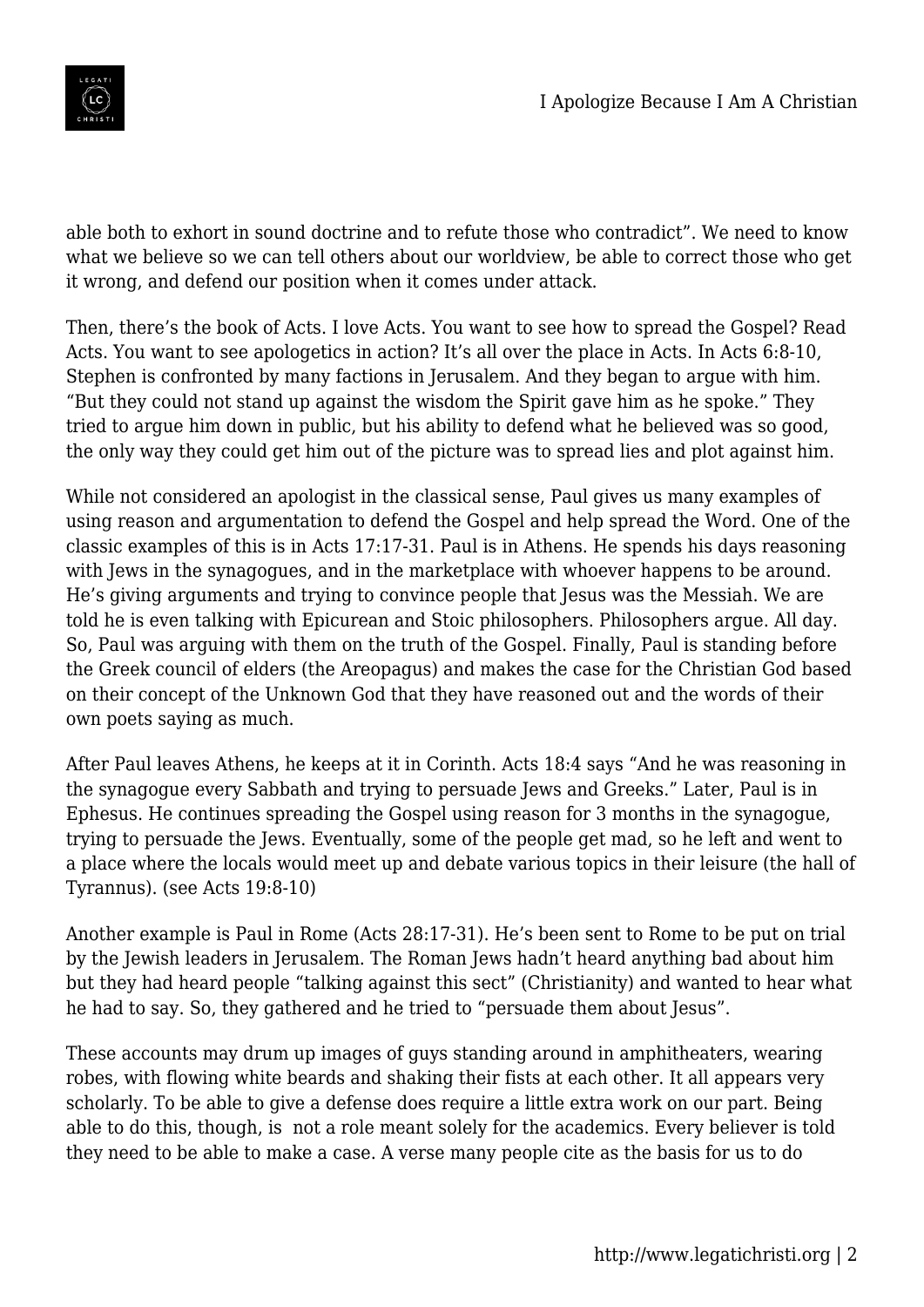

apologetics is 1 Peter 3:15. It says:

But in your hearts revere Christ as Lord. Always be prepared to give an answer to everyone who asks you to give the reason for the hope that you have. (NIV)

Notice what Peter is saying here. As a believer in Jesus Christ, you have to be prepared to give an answer (some translations use "reason" or "defense") for the hope that lies within you. We have to educate ourselves and be able to give good, reasoned, well thought out answers for why we believe what we believe when people ask or challenge us. This requires us to study and think through issues and challenges we are currently facing today.

## **Clearing The Way For The Cross**

Today we live in an ultra-skeptical increasingly secular culture where more and more people don't trust the Bible anymore. Just saying "the Bible tells me so" or "I just feel it's right" isn't enough. We can't appeal to the Bible as an authority when they think of it as an outdated book, written by men of power with an agenda, and it's full of myths and legends. We have to be able to give well thought out reasons for what we believe that both speak God's Truth and communicate it in a language that others are open to hear. The good news is to get the conversation started you don't even have to quote a single passage from the Bible most times. We can give reasons for God's existence, evidence for the life of Jesus and proof we have the right books in the Bible without having to throw out a single verse.

This quote from Dr. Os Guinness is one of my favorites and it just about sums up the reason we, as Christians, need to use apologetics in order to spread the Gospel today:

*Apologetics is pre-evangelism, which is communication that clarifies what is obscuring and obstructing the good news. And in this sense, it is the necessary foreword or preface wherever there is indifference or complacency or resistance or hostility. It is the intellectual, moral, spiritual bush-clearing operation that is the preparation for the gospel to come in.*

## **Strengthen Your Own Faith**

When I first encountered apologetics, I was a "spiritual" person who still believed in A Something but bought into a lot of clever assertions about how the Bible was put together,